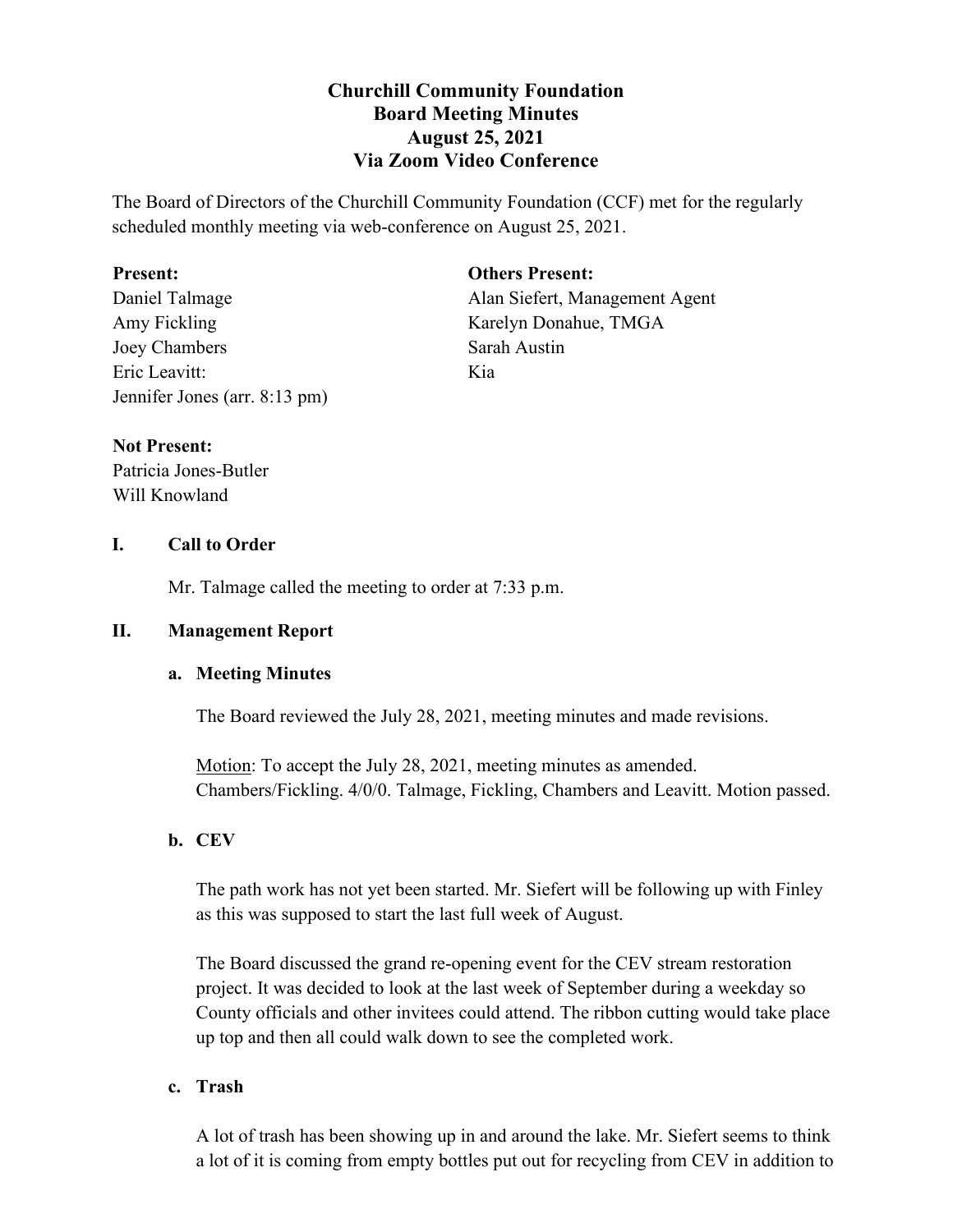litter. He has been working with Sandy with CEV to see if they would consider putting rebar, grates or storm drains in the community.

Sarah Austin, a homeowner, spoke about her concern about the trash coming into the streams and the lake and her frustration with her HOA's Board to not address. She asked if there are any plans for catch basins to catch some of the trash before it gets to the lake. Mr. Talmage stated that we have some in the recent stream restorations. Mr. Siefert says the best solution is to put grates in the parking lot storm drains. Mr. Siefert also stated that the Foundation has trash picked up around the lake twice a week by foot and once a month by boat.

Mr. Talmage asked if something can be sent about the trash in the next mailing. Sarah suggested using Facebook as much as possible and she can share with other groups.

### **d. Esprit Stream**

Mr. Siefert reported that things are going well and reported that the draft of the Memo of Understanding with the Esprit Board is ready to be presented to their Board.

### **e. Water Quality Bi-Annual Study**

Mr. Siefert reported that Princeton Hydro will be out on the lake the end of August to perform the field work and sampling.

## **f. 2022 Proposed Budget**

Mr. Siefert updated the Board that a letter was sent out to all 19 sub-association representatives. The letter indicated that The Foundation Board intends to leave the assessments at the 2021 level of \$3.75 per unit per month for 2022. The open discussion and approval of the budget will take place at the September 29, 2021 Foundation meeting.

#### **g. Reserve Study**

Mr. Siefert updated the Board that Reserve Advisors indicated that the Reserve Analysis report would be completed by mid-October 2021 as requested.

## **h. Lakeview Bridge**

In June, the Board approved an amount not to exceed \$5,000 for the repair of the beams and the boards for the Lakeview bridge to remove the bounce. Unfortunately, the original bid from Gardener's, Inc came in at \$7,670. Last month, the Board approved an amendment to the previous motion to increase the amount not to exceed \$7,670.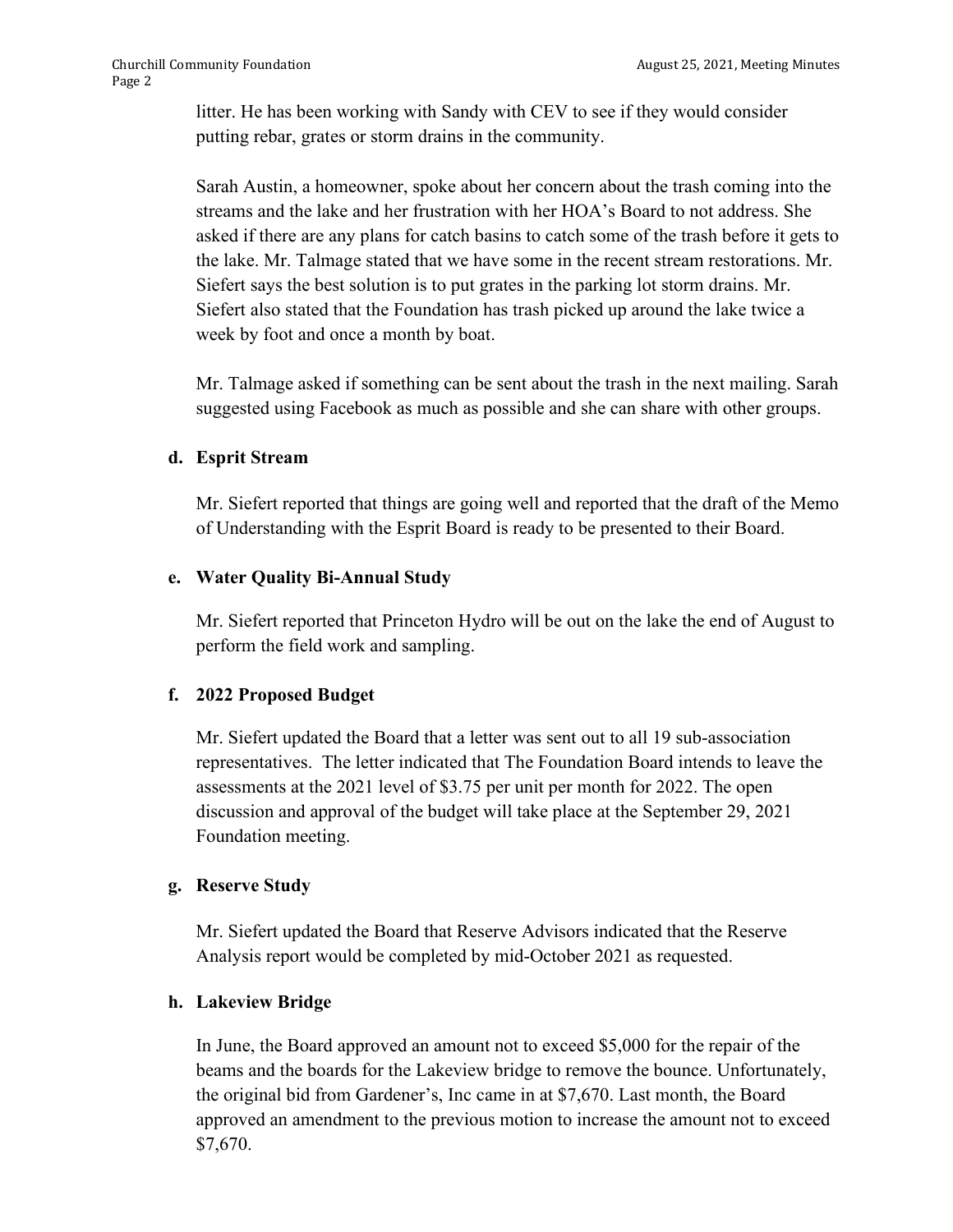Mr. Siefert sought out two other bids and other contractors passed on submitting bids. In the meantime, the bid from Gardener's went up again to \$8,685 due to the cost of metal.

Motion: To amend the previous motion to accept a proposal for the Lakeview bridge repair not to exceed \$7,670 to an amount not to exceed \$9,000. Leavitt/Chambers. 4/0/0. Talmage, Fickling, Chambers, and Leavitt for. Motion passed.

### **i. Operating Checklist/Pending Projects**

The Board reviewed the operating checklist and pending projects with Mr. Siefert.

#### **III. Old Business**

#### **a. Childhood Cancer Awareness Ribbons / Signs**

Mr. Siefert informed the Board that the cancer ribbons and signs requested to be put up around the lake were approved by the sub-associations.

#### **b. Miscellaneous Work**

Over the past month and a half, the following maintenance items have taken place:

- Completion of the mile marker stencils
- Replacement of Post #4
- Staining of the areas on the marker posts where the rectangular numbers were removed
- Removal of graffiti on the rocks at the Churchill Village-South meadow
- Removal and replacement of broken Post #7
- Replacement of missing numbers on several posts

#### **IV. New Business**

#### **a. Filamentous Algae**

Mr. Siefert hired a contractor to take some of the algae out, as it can mostly be done with a rake.

#### **b. Sewer Leak**

On July 30, 2021, there was a sewer overflow from a manhole on the path at the Waters Landing sitting area. This was reported to WSSC, and the issue was resolved by flushing the main line. WSSC reported finding the main blocked by grease. There was some concern from the Board about the effect the leak had on the lake. WSSC indicated it was a minimal leak and should have no effect on the lake.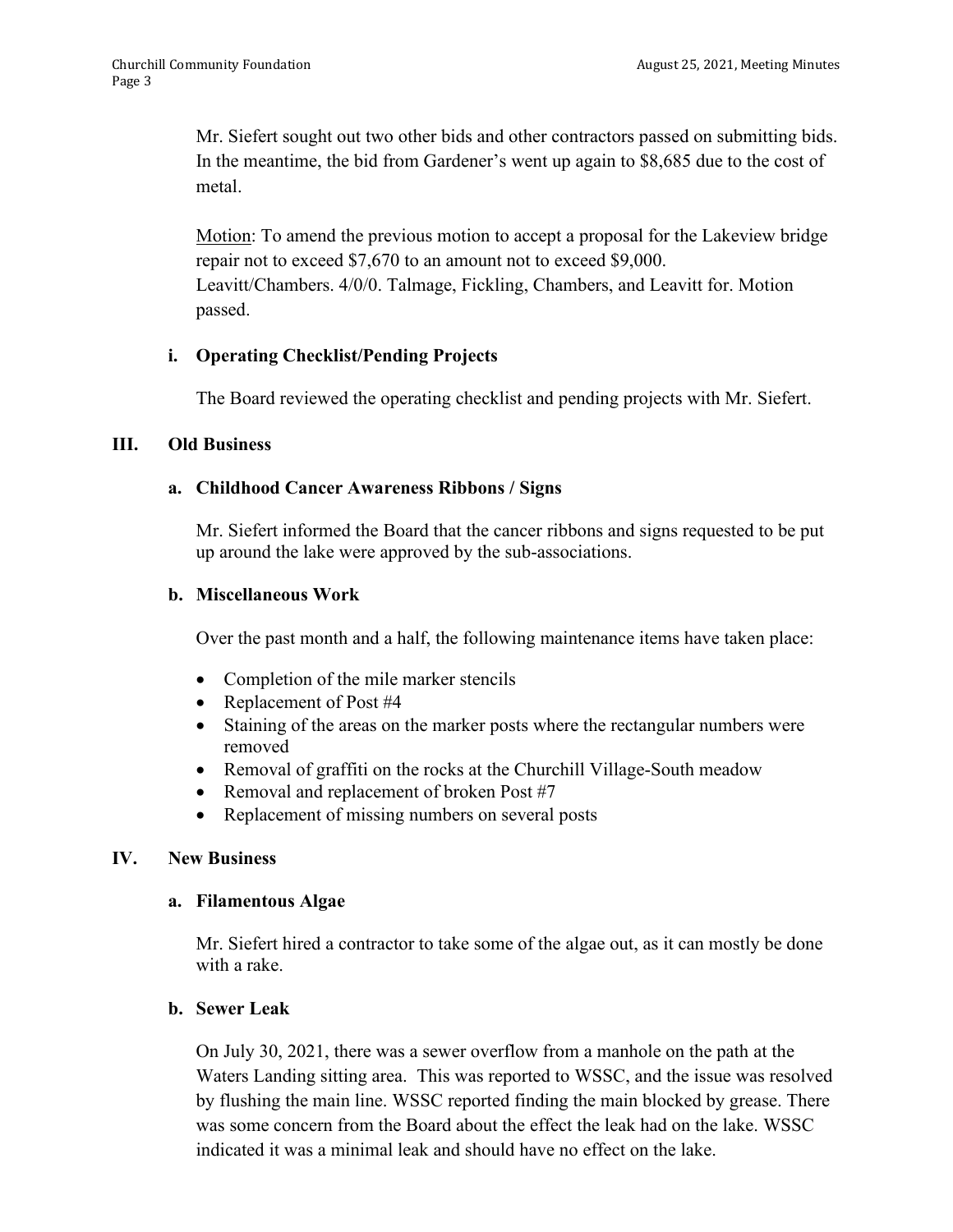### **V. Next Meeting**

The next meeting of the Board of Directors for the Churchill Community Foundation will be Wednesday, September 29, 2021, at 7:30 p.m. via web-conferencing.

# **VI. Adjournment**

Motion: To adjourn the August 25, 2021, Board meeting at 8:43 pm. Leavitt/Chambers. 5/0/0. Talmage, Fickling, Chambers, Jones, and Leavitt for. Motion passed.